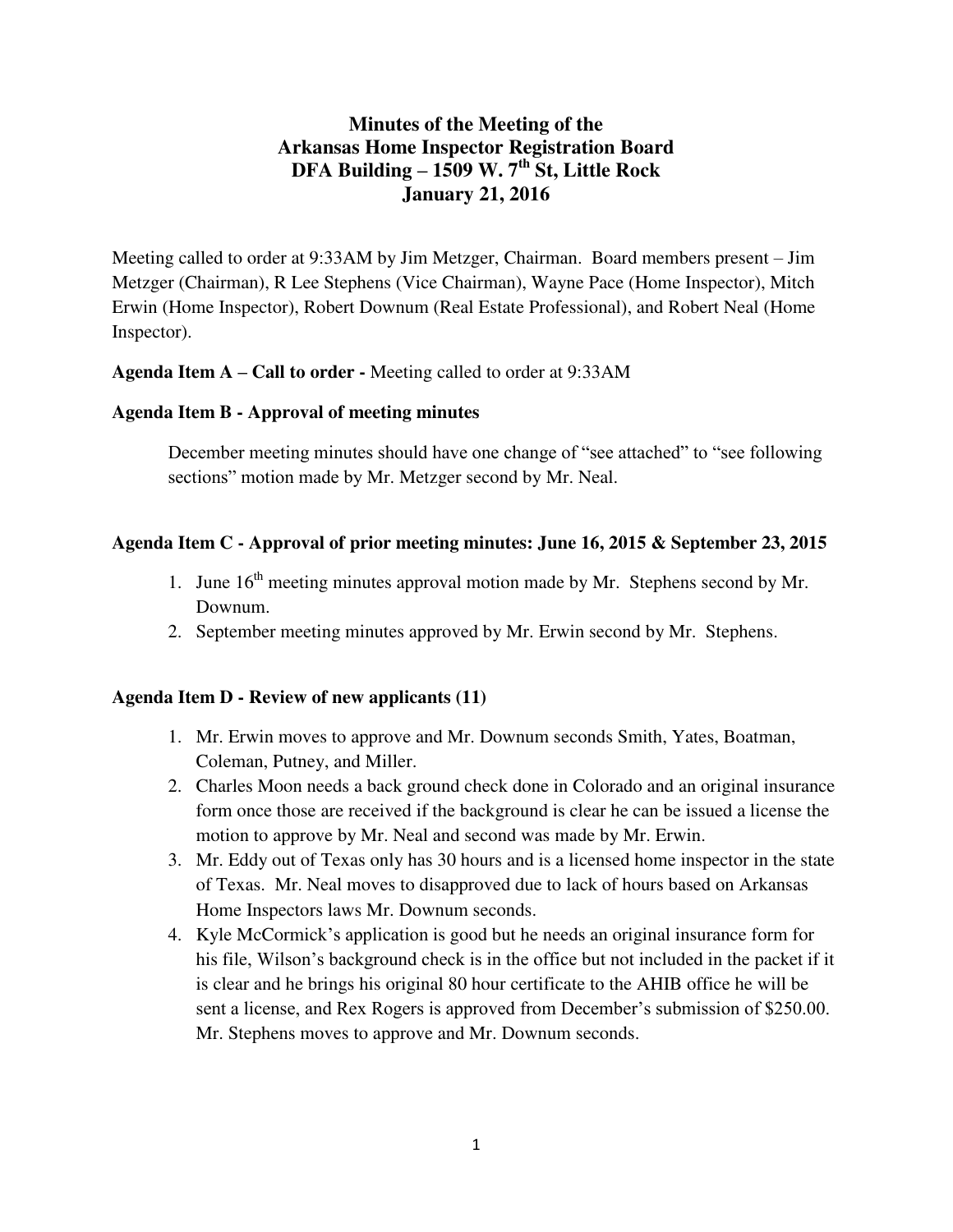#### **Agenda Item E - AHIB Administrator Report & AETN Presentation**

- 1. Sam Wherry, Executive Administrator, recommends that some board members schedule a meeting with the Governor in the near future to discuss the future of the Arkansas Home Inspectors Agency. He suggested Mr. Downum and Mr. Erwin request a time to sit down and discuss funding so they can present ideas to the Governor.
- 2. Mr. Wherry then introduces AETN spokesman Mark Herbst, Director of Corporate Accounts. Mr. Herbst talks about the marketing plan they offer at a cost of \$10,000.00 for one year of advertising. AETN also offers an article to be written by someone on the board or an AETN spokesperson for the AETN magazine which is mailed out to over 28,000 subscribers. The TV advertisement will be run in a 15 second spot. This 15 second message can be altered throughout the 12 months it is used. This is not a commercial but a message only to be used on AETN television broadcast during prime hours. Mr. Herbst reports this add will be seen at least four times a week for 48 weeks (not during funding weeks), plus randomly throughout the week. Sam recommends this AETN advertising be used. Melanie Hazeslip cautions that proper state procedure must be followed and she will need to check with the Office of State Procurement regarding the purchase of this advertising. Mr. Neal makes a motion to approve and Mr. Stephens seconds pending the proper state Procurement offices procedures.
- 3. Mr. Metzger adds to the advertising discussion that he'd like Mr. Wherry to look into advertising with the Arkansas Democrat Gazette in the Home Section. He presents a paper that has an article written by the Real Estate Commission on the back page. He thinks this would be good use of the advertising appropriation AHIB currently has.

# **Agenda Item F - Financial Report (Melanie Hazeslip)**

- 1. Melanie Hazeslip, DFA Office of Accounting, Accounting Manager, reports the agency fund balance is \$397,935.94 and of this \$5,536.42 is the remaining agency operating appropriation. So far this year they have spent \$5,962.21 on operating expenses and that does not include the two December invoices for P-Card and cell phone totaling \$305.33. Melanie cautions the board that they have spent \$6,267.54 operating in the first 6 months of the fiscal year and they only have \$5,536.42 left for the next 6 months. They have \$39,113.67 appropriation left for salary spending which will cover Mr. Wherry's pay.
- 2. Mr. Pace suggests that another phone plan should be utilized to help with spending. Ms. Hazeslip has an email into AT&T requesting assistance in accommodating a smaller monthly fee. Mr. Wherry reports that his office phone is forwarded to his cell phone and he gets a lot of phone calls. It is recommended that the phones not be forwarded when in the office between 8am-4:30pm and no calls answered after 9pm.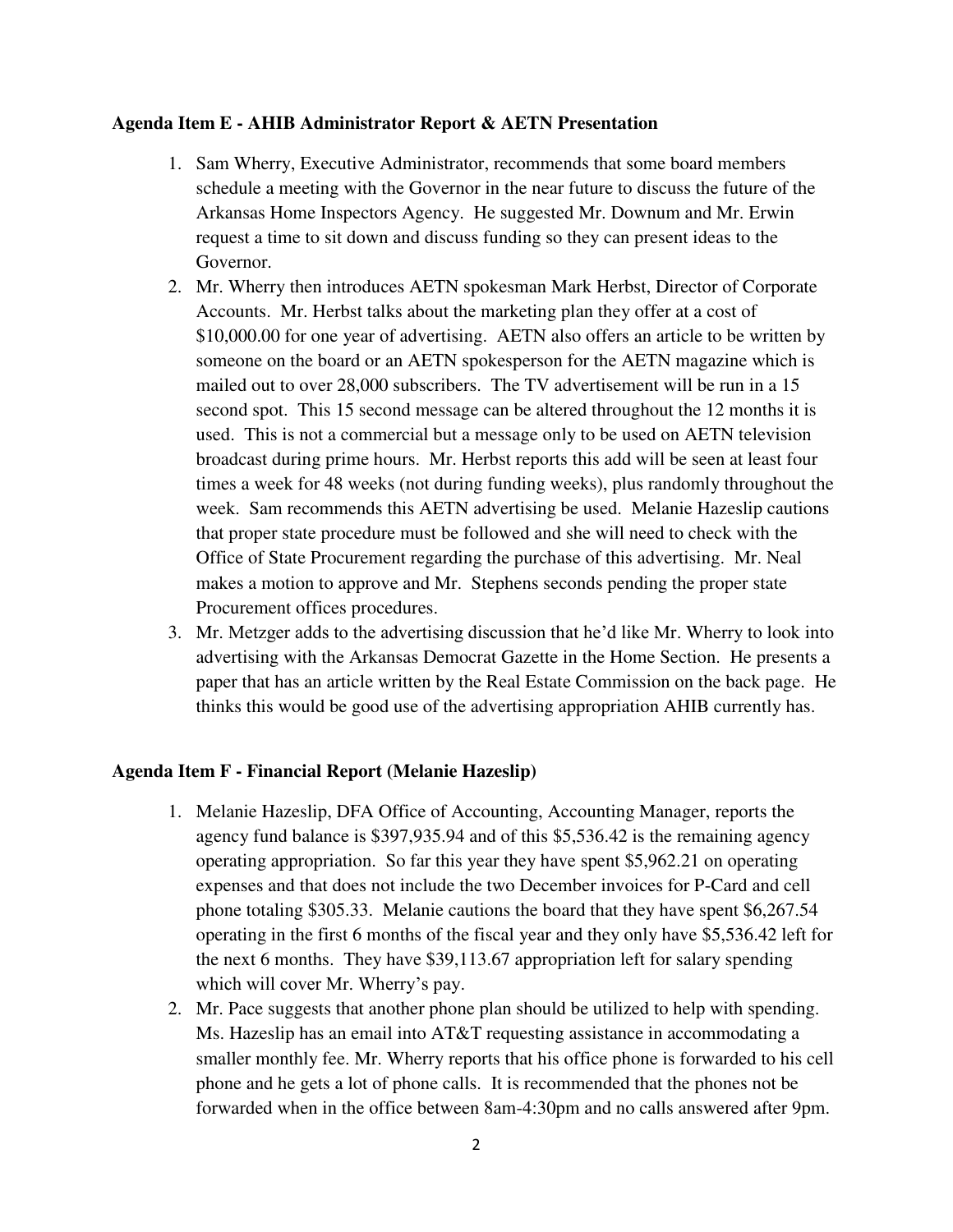- 3. Ms. Hazeslip goes over the list of December checks issued by the agency and Mr. Stephens moves to approve and Mr. Erwin seconds the spending for December.
- 4. Ms. Hazeslip recommends that due to the Legislative Audit findings they set a spending limit. It is decided by the board that Mr. Wherry can spend \$0.00-\$250.00 without board permission, \$251.00-\$500.00 must have Treasurer or Chairman's approval, and \$501.00 and up will need the entire board's vote for approval. Mr. Neal moves to approve and Mr. Stephens seconds.

# **Agenda Item G - Status of Complaints Attorney General Deputy Julie Chavis**

Julie Chavis, Attorney General Deputy, reports that she met with Mr. Wherry and Mr. Pace January  $5<sup>th</sup>$  to go over the complaints that have been filed against home inspectors. She reports they were able to cover all the active complaints with the exception of John Williams.

- 1. Bill McCormick (John Klewicki complainant) recommends a consent agreement adding they will recommend changes to his HI report process and over the next 6 months randomly review several home inspections to verify their recommendations are being followed. She also adds a \$200 fine be assigned to Mr. McCormick to be paid to the board in a timely manner. Bill McCormick – (Dragan Vicentic complainant) To the complainant who was a seller of a home that was not sold after the home inspection was done they will send a letter stating that Mr. McCormick followed proper rules and regulations when mentioning microbial growth observed in the home. Letters sent to Mr. McCormick and Mr. Vicentic.
- 2. Stephen Bevel (Frank Gubanski complainant) complaint of oversight by the buyer. Mr. Bevel responded to the complaint adequately explaining why he missed an area of damage to the home when it was inspected and he refunded the buyer the cost of the home inspection (\$200). Complaint resolved. Ms. Chavis will mail Mr. Bevel and Mr. Gubanski a letter explaining that they have no issue with the home inspector as he has followed the rules and regulations of the board.
- 3. Phillip Joyner (Gwendolyn Trotter complainant) Complaint was filed against Greg Joyner who does business with his brother Phillip Joyner. It was reported in the complaint that the inspection showed the heat and air unit worked, however they could not be tested since the utilities were turned off. The home inspection report did say the unit appeared in good condition but that it was not tested because electricity was turned off. A letter will be sent to the complainant saying the utilities should have been left on, and a letter to the home inspector will say not to mention the heat and air appears functional if it wasn't tested only to report that no utilities were on and it could not be tested.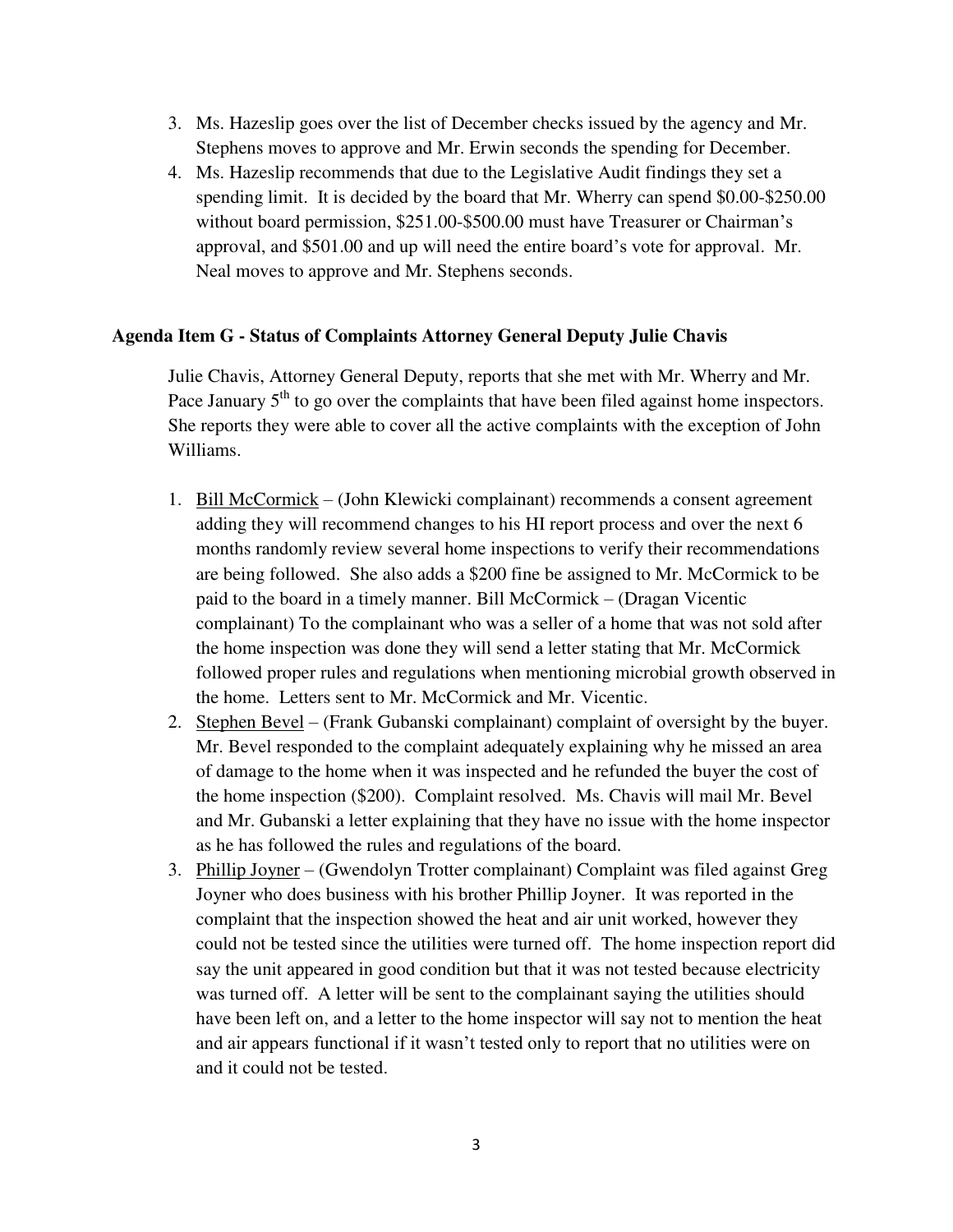- 4. Dick Stouffer (Donna Olszewski complainant) Mr. Stouffer's home inspection report was found to be very vague and deficient in many areas. He should have stated areas that were not accessible rather than reporting in a broad spectrum. Some areas were neglected however some were above standard. Proposed resolution by consent agreement outlining Rule 401.3 items to be included in inspections and reports, submission of reports requested randomly by the Board over a 12-month period to see if he is incorporating 401.3 items in his report, fine, and letter of reprimand in file.
- 5. Kevin Barre (Kevin and Hattie Scribner complainant) Mr. Barre did a home inspection on a house that had been on the market for 2 years and the potential buyer backed out of the sale based on the inspector's findings. The home inspection listed things such as: non-functional fan in bathroom which was actually a heater, no gas piping, no grounding rod found, electric not to date, and possible rot around a door and soffit area. The home owner stated that the inspector did not get on a ladder to check the soffit. Mr. Pace stated the home owner did add the gas pipe and ground wire to the home after the inspection report. Unsubstantiated complaint. Ms. Chavis will send a letter to the Scribner's stating that no violations were made by the home inspector and to Mr. Barre.
- 6. Justin Hall Mr. Hall did have a hearing with the board on 3/23/2010 and filed an appeal when the appeal was not followed through Mr. Hall filed a dismissal with the court. Ms. Chavis will file a motion for injunction relief and move the case to be heard at a circuit court. Mr. Hall continues to operate as a home inspector and advertises as a home inspector but has never had a license.
- 7. Gregg Adams & Troy Webb (applicants denied in December board meeting) A notice of hearing to be sent to both of these two applicants.

Mr. Neal makes a motion to move forward with the recommended complaints as reported by Ms. Chavis. Mr. Downum seconds this motion.

# **EXECUTIVE SESSION BREAK – Regarding Executive job duties**

#### **Agenda Item H - Governor's Liason, Courtney Massey report/update**

1. Ms. Massey reports that she can get messages to the Governor if any board member would like. She also mentions she is aware of the Budget issues and will get an appointment set to speak about this with the Governor.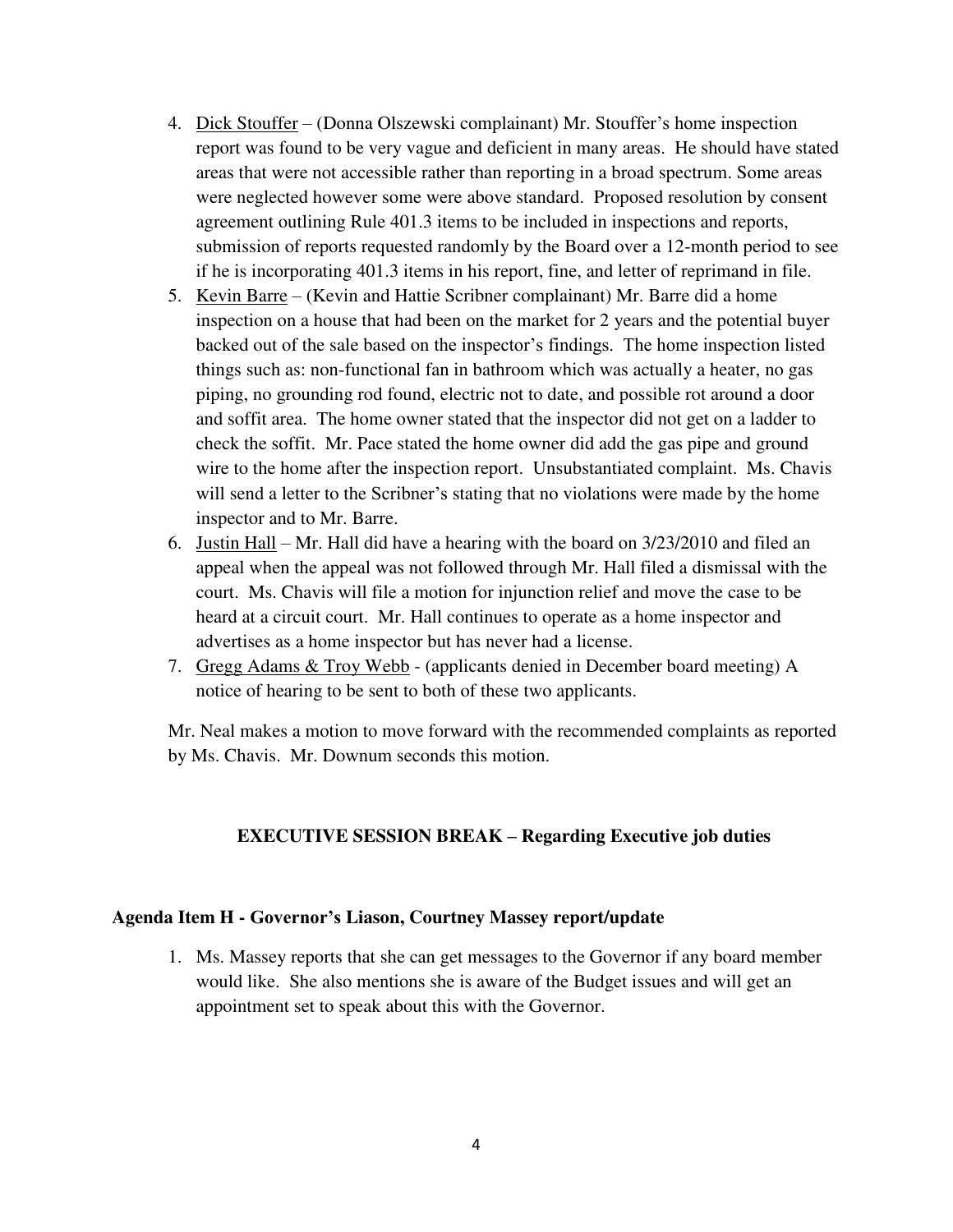# **Agenda Item I - Old business -**

1. Website – Mr. Neal would like to know how often the status of the Home Inspector's with expired insurance is updated. Ms. Hazeslip reports this is being done on a regular basis but has to go through the proper procedure. Additional information needs to be added to the websites home inspectors information.

Name Business Name Address Phone number Email address

- 2. Discussion of Evaluation Procedure and Guidelines Mr. Stephens says they have come up with a standard procedure and job duties for Mr. Wherry and he has given those to Mr. Wherry. Mr. Stephens makes a motion to approve the job duties given and Mr. Pace seconds. Ms. Hazeslip will send a performance evaluation standard form that DFA uses to be completed with the job duties listed.
- 3. Course approvals on hold from December Anthony has reviewed the material that was submitted for the December meeting from AHIT this is for a spring seminar that will have a AARIE certificate and the course name will be CE-2016-01 and in the category Electric.
- 4. Mr. Utsey moves to approve that course Mr. Downum seconds the motion.
- 5. New FOIA Request Ms. Hazeslip reports that Johnny Dill would like a list of Inspectors for his yearly mail out of information. It is decided that a list can be sent to Mr. Dill.

**Agenda Item J - Special program –** nothing was reported

# **Agenda Item K - New Business –**

1. Course approvals – Mr. Utsey reports… Lumico – Mr. Utsey makes a motion to approve and Mr. Downum seconds. 80 hours International Source, Mr. Utsey request a new time line and once that is received this course can be advertised. Mr. Utsey moves to approve, Mr. Pace seconds pending receiving time line.